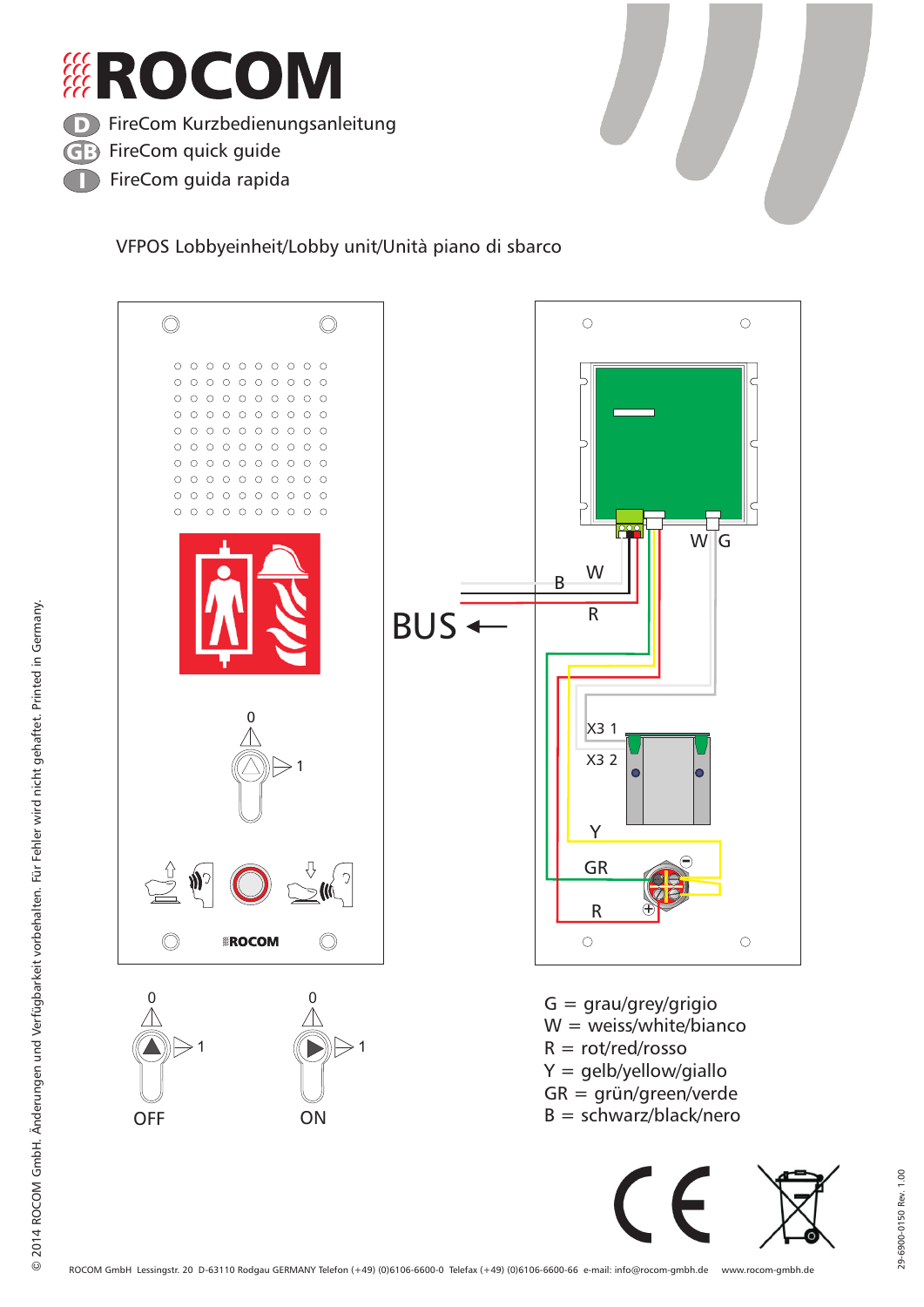

VFSMSA Maschineraumeinheit/Machine room unit/Unità sala macchine

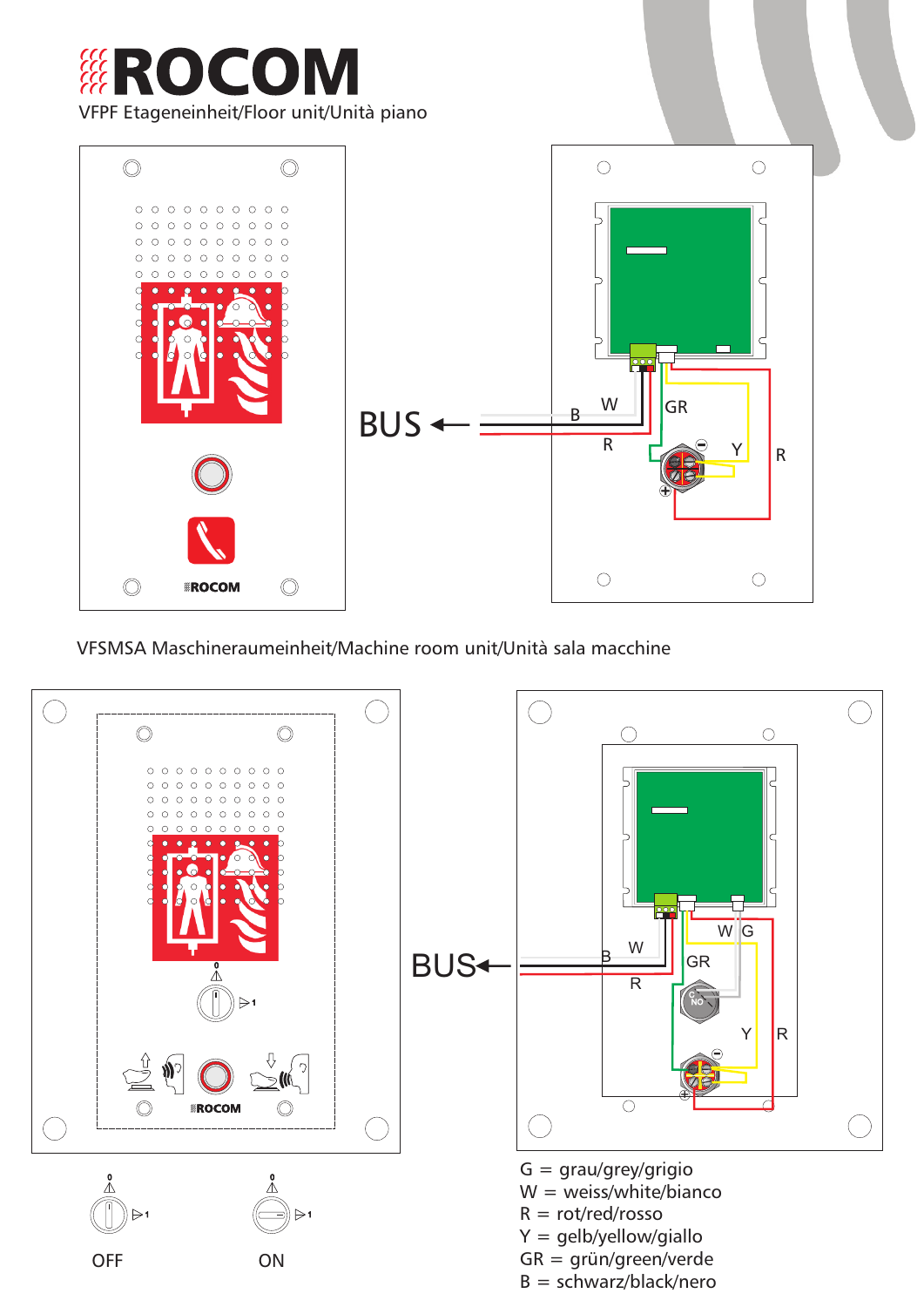

VFSMS Maschineraumeinheit mit SVG/Machine room unit with PSU/Unità sala macchine con alimentazione